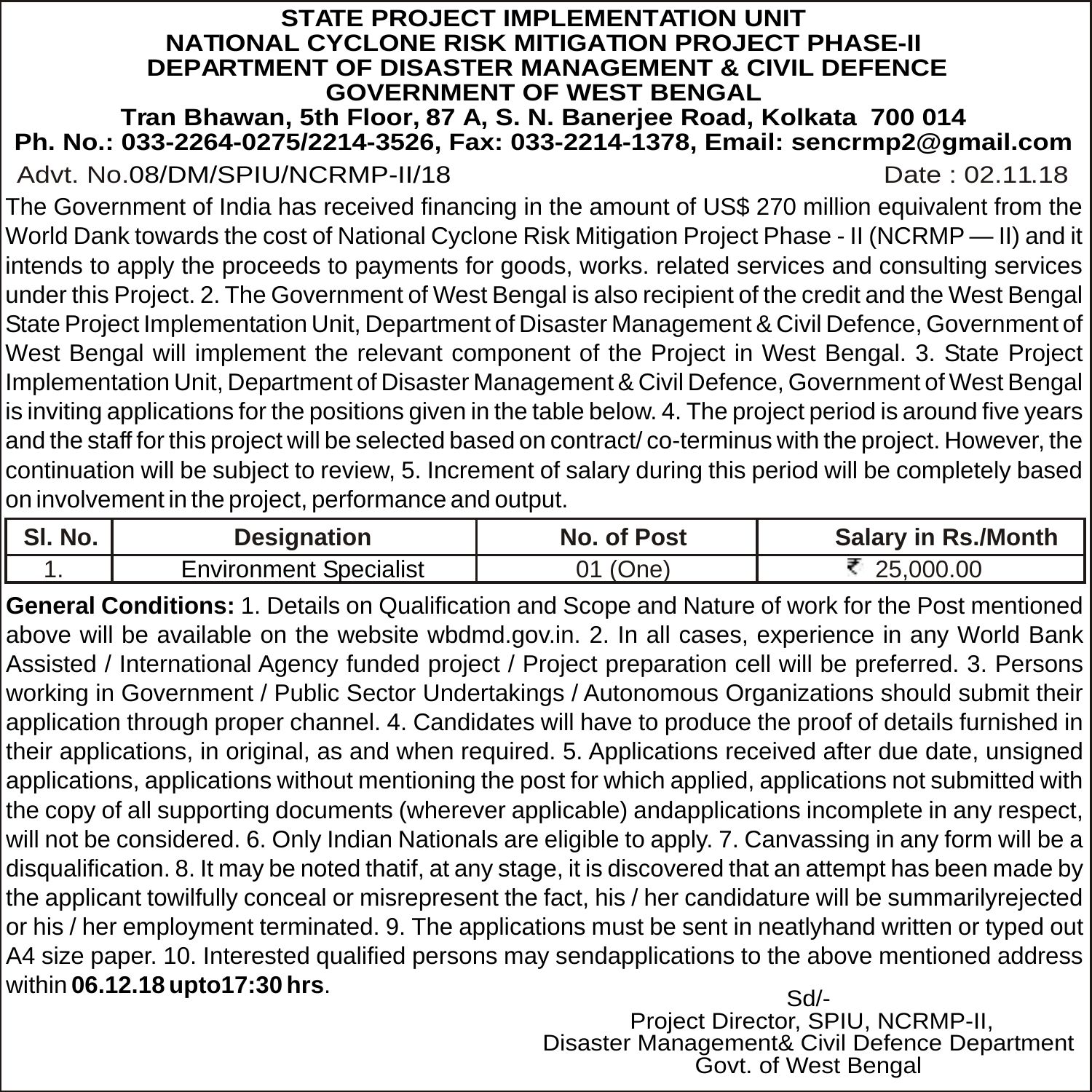### **OFFICE OF THE PROJECT DIRECTOR SPIU, NCRMP II DISASTER MANAGEMENT & Civil Defence DEPARTMENT GOVT. OF WEST BENGAL TRAN BHAVAN , 5TH FLOOR 87A, S. N. BANERJEE ROAD, KOLKATA-700 014 PH. 033 2264-0275 Email id [-sencrmp2@gmail.com,Website:](mailto:-sencrmp2@gmail.com,Website:) wbdmd.gov.in NATIONAL CYCLONE RISK MITIGATION PROJECT - Phase -II AGREEMENT NO. P144726WB**

*Terms of Reference (TOR) for hiring Environment Specialist in proposed World Bank funded NCRMP -II (P144726)* 

# **1. Background**

- o The Government of India has initiated a number of initiatives to reconcile the aims of protection of life and livelihood of coastal communities; conservation of ecological resources in the coastal and marine areas; and, promotion of economic activities that have necessarily to be located in the coastal regions. As one of the different initiatives, the Government of India along with the respective State Governments is implementing a World Bank financed project called the "National Cyclone Risk Mitigation Project" (NCRMP-II). The Project has specific objectives to support the long-term vision of the Government by (a) building national capacity for implementation of National Cyclone Risk Mitigation Project approach in the country, and (b) piloting the approach in the states of Gujarat, Orissa and West Bengal. The National Component of the Project focuses on expanding the institutional capacity and knowledge base needed for National Cyclone Risk Mitigation Project. The State Components include capacity building at the state level, preparation of National Cyclone Risk Mitigation Infrastructures, and a range of complementary local pilot investments.
- o The coastal districts of West Bengal are vulnerable to severe cyclonic storms. South 24 Parganas, North 24 Parganas and PurbaMedinipur experience frequent tropical cyclones, having disastrous consequences on the lives of human beings as well as animal population of the region. It must be mentioned here that the vulnerability due to cyclones cannot be determined solely by its frequency of occurrence, the vulnerability depends on associated storm surge, coastal inundation or flooding and socio economy of the affected region.
- o The Sundarban Delta Complex which has geo-genetic link to the tectonic Bengal Basin known for its startling coastal landforms that include back dunal mudflats, back swamps, saltmarshes and tidal creeks enshrouded with mangrove vegetation, low gradient supratidal and intertidal shores with mud bank, swales and berms, rivulets, tidal flats etc. However despite the mind boggling floral and faunal diversity Sundarban is very much vulnerable to natural hazards e.g. storm surge, flood, tidal wave, cyclone etc. Moreover due to rising sea level, the existing coastline is retreating at alarming rate which is symptomatic to some impending natural catastrophes. The inhabitants of the Sundarban estuary probably have acclimatized themselves how to live on facing the nature's wrath. Sundarban is still recuperating from the brunt of Cyclone Aila that devastated thousands of hectares of once fertile agricultural land adjoining the mangrove forests into a wasteland. The loss of human life and property is beyond any estimation in real terms. The aftermath of these kinds of cyclones and storm surges is on the livelihood of the people at large as due to the ingress of saline sea water into the lush green fertile fields used for paddy cultivation, these tracts of land rendered useless for any kind of agricultural activities.
- o The NCRM Project understands that fructification of the project can be done only when the people living on the vulnerable coastal zones can be safeguarded to a certain extent from the natural calamities like flood, cyclone, hail storm, thunder squall and sometimes even to tsunamis that occurred due to geo-morphological, climatic and seismic conditions.
- o After the enactment of Disaster Management Act, 2005, there has been a major shift in the disaster management strategy of this State Government from a relief centric response to a composite approach based on preparedness, prevention & mitigation.
- o Department of Disaster Management, Government of West Bengal **(DoDM)** has been entrusted with the construction, operation and maintenance of the proposed Multi-Purpose Cyclone Shelters (MPCS) as envisaged in the NCRM Project (Phase II). The estimated cost of the project is around 621crores. Department of Disaster Management has been assigned this project component because it plays a pioneering role in establishing necessary systems, structures, programs, resources, capabilities for reducing disaster risks in the State in order to save human lives and property, avoid disruption of economic activity and damage to environment and also to ensure the continuity and sustainability of development.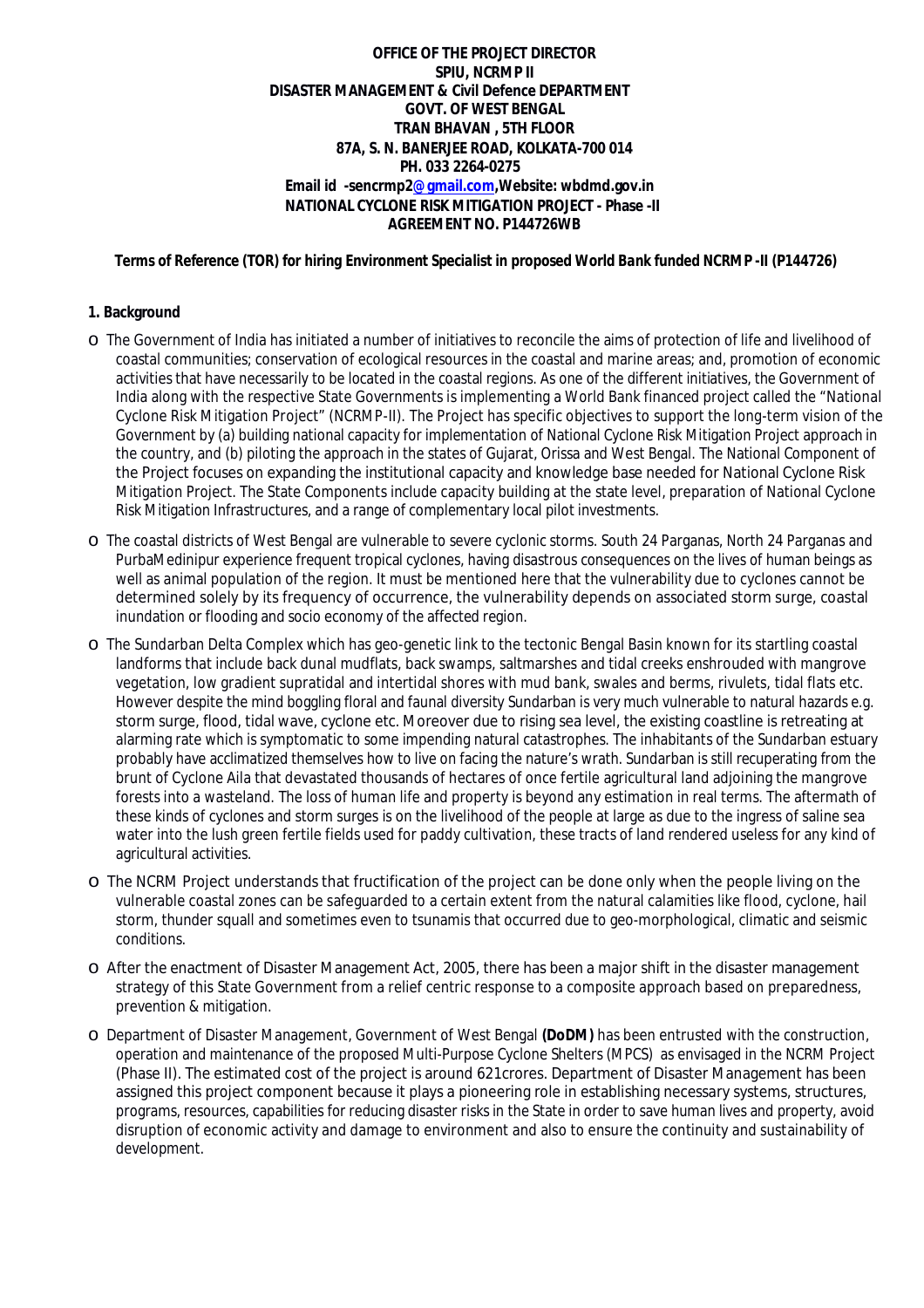- a) The construction of MPCS will not only pave the way for increase the communities resilience during calamity, but also opening avenue for social coordination and enhanced the capacity to shoulder responsibility by operating the shelters in a gainful pro-social way.
- b) The MPCS has a multi-pronged approach in catering to the needs especially of the disadvantaged sections of the populace through a string of activities such as:-
- c) Minimization of loss of lives, property and livestock by providing it shelters during cyclone calamity
- d) MPCSs will act nodal points for receipt and dissemination of cyclone warnings
- e) MPCSs will provide the warehousing facilities of essential stocks/ items for post disaster usage
- f) The nodal points for carrying out post disaster response and relief activities will be from MPCSs
- g) MPCSs will also provide temporary protection from the heavy downpour during the monsoon and also from the scorching heat during the summer to the shelter less people
- h) Basic health services like immunization programmes can be administered through these MPCSs
- i) MPCSs will act as models for safe construction in vulnerable seismic zones.

# **2. Expected closing date of the project: 15<sup>th</sup> March, 2021**

# **3. Educational qualification**

# **Master's Degree in Environment/Natural Resources or related areas**

(ii) Min. 5 years experience after completion of M. Sc. Degree. Good and demonstrated understanding of the environmental safeguard policies of agencies like World Bank and Asian Development Bank is a prerequisite for this position. The person shall have hands on experience in projects funded by the World Bank and/or other multilateral agencies in India and the State (preferably).

(iii) Knowledge of computer applications(MS Word, Excel, Project and GIS) to manage data base and generation of reports is preferred,

(iv) Experience of working in similar or related projects financed by the external/multilateral agencies is an added advantage.

(v) Good oral and written communication skills. Passionate and confidant Team worker - Ability to work effectively as a team member

# **4. Desirable**

PG Diploma in Computer Application,

# **5. Experience**

Min. 5 years experience 0

# **6. Statement of objectives and deliverables:**

The Environment Specialist will deliver the following:

a) A monthly action plan to be approved by the Project Director.

b) A monthly progress report documenting the work carried out each month, including issues that need management's

attention. This should encompass an analytic presentation of content and outcomes of discussions at all levels.

c) Facilitate the conduct of workshops and various meetings with the World Bank and other stakeholders.

d) Ensure that the information in the MIS is up to date and correct

# **7. Scope of work :**

(i) Duties and Responsibilities of the Environment Specialist

The Environment Specialist will assist SPIU on all matters related to environment management in the project and will be mainly responsible for ensuring the appropriate application of the environment aspects of the ESMF to all concerned activities under the project The specialist's specific tasks would include the following:

· Assess action/s needed to resolve environmental issues in line with ESMF requirements.

· Manage and work closely with other consultant/s undertaking environmental screening, environment assessment/s and preparation of EMP/s for the sub-projects, including review of such documents to facilitate satisfactory and timely completion of such studies.

. Review and provide oversight on the implementation of sub-project specific environment management plans (EMPs) prepared for the sub-projects

.Coordinate with DoDM/DepƩ͘ of Environment/State-level authorities for obtaining the clearances required for the various projects/activities.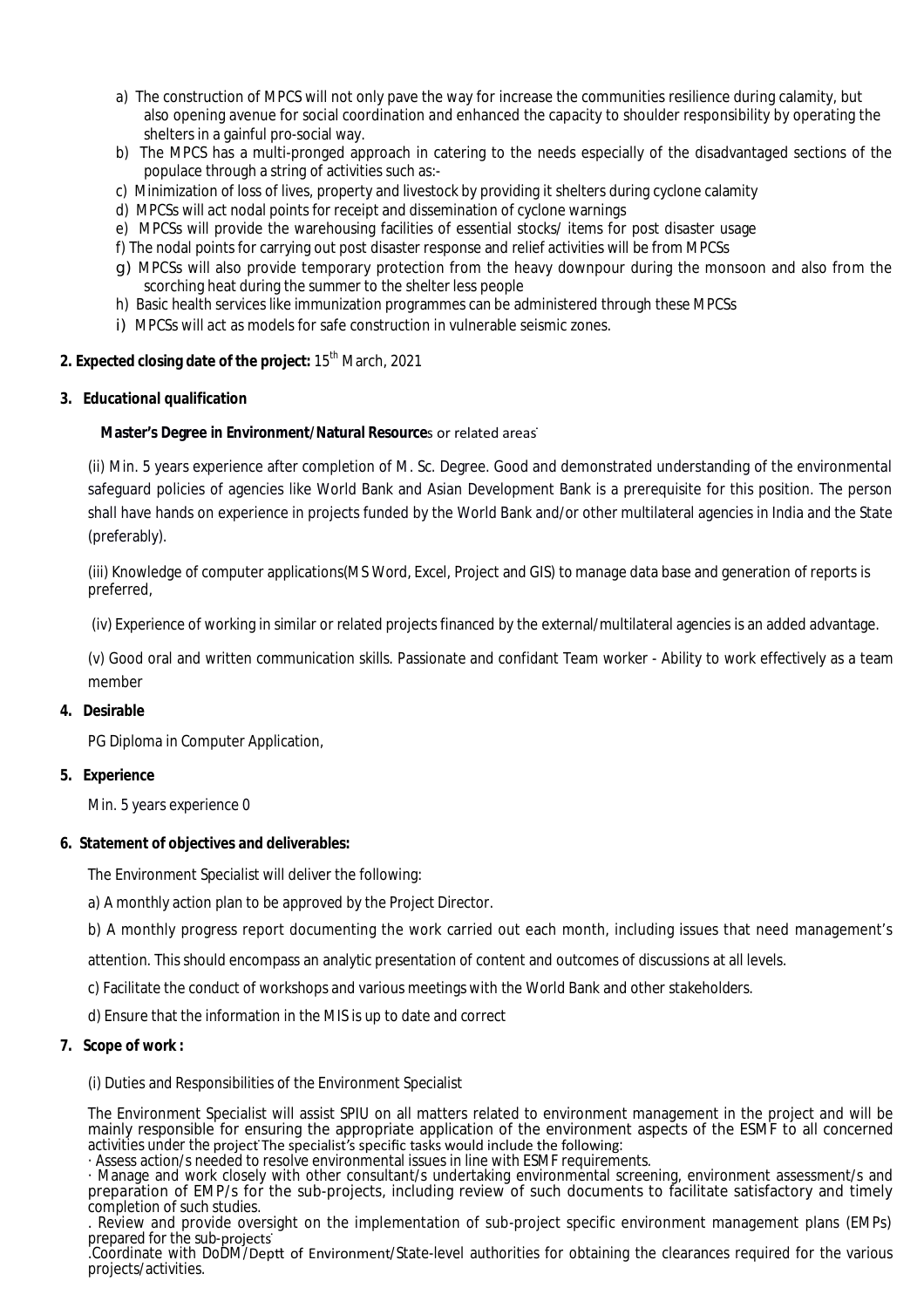· Regularly monitor and liaise with the SPIU and other implementing agencies and provide the necessary advice on environmental matters.

· Organise training for the PIUs and implementing agencies on ESMF implementation, including EMP implementation.

· Conduct periodic site visits to ensure that project activities being implemented are in line with the environmental requirements of the ESMF and prepare environmental inspection reports for each such visit.

· Review of ESMF compliance and other related reports submitted by the PIUs and/or consultants.

· Prepare reporting formats, checklists and guidelines, as necessary, to facilitate/ supplement/document various activities under the EMF.

. Prepare quarterly progress reports, mid and end-term reports on environmental aspects pertaining to ESMF implementation.

· Prepare an Information, Communication, and Education (ICE) Strategy and support preparation of the ICE material, as required, with regard to the environmental work being undertaken in the project.

· Undertake documentation of case histories (good practices, lessons learnt) with regard to environment management aspects.

· Support external environmental auditors as part of Third Party Quality Audit and to coordinate the conduct of these audits as per the ESMF requirements.

· Report to the SPIU on a regular basis on environmental matters relevant to ESMF application and implementation, including the actions needed under the Governance and Accountability Action Plan.

. Provide up-to-date media training and capacity building on environment issues to local stakeholders and partners through the state SPIU.

. Work in close co-ordination with other experts/agencies, including the Social Specialist to ensure smooth and timely delivery of results.

For the states coming in later phases.

(i) Orient the states in applicable project procedures and provide training through workshops / field visits;

(ii) Review project conceptualization, planning and preparation of components / activities and related project documentation with respect to environment; and ensure their quality, timeliness of preparation and compliance to agreed project guidelines;

(iii) Provide advice on project design and institutional aspects for the other states, in respective field, for effective project implementation.

(iv) Once the other phases of the project start, provide support in project implementation and monitoring in those states.

#### **8. Schedule for completion of tasks :**

All works should be completed within stipulated time limit. Time of completion of each work may be overlap to one another.

#### **9. Data, services and facilities to be provided by the Client:**

As consultant has to work at the premises of this SPIU office and make field visits to all project area as needed. In no case he

or she will be allowed to carry any data outside the premises without written permission of authorities.

#### **10. Final outputs (reports,) that will be required of the consultant:**

Data in form of reports through this assignment has to be generated/edited and updated. Hard copies of reports will be given

to field staff or any other person only after permission of SPIU.

#### **11. Duration of assignment**

- The candidate selected for the assignment is expected to commence work within three working days after the announcement of result.
- The staff for this Project will be selected based on contract / co-terminus with the Project. However , the continuation will be subject to review.
- The assignment will initially for 12 months and may be extended for a further period of one year depending on the Performance, output and involvement in the Project.

#### **12. Terms of Payment**

Consolidated remuneration of Rs.**25,000**/- in respect of the services performed during the Term of Contract, at the end of every calendar month based on the satisfactory report from concern authority.

#### **Allowances, costs & expenses**:

oAllowances will be paid as and when the employee is on tour as per the rule forced by GoWB.

o No other perks & allowances admissible .

#### **13. Other conditions of contract**

- 1. The employee shall be responsible for arranging his own residential accommodation, medical expenses and insurance.
- 2. The employee shall not claim absorption in any Government Establishment.